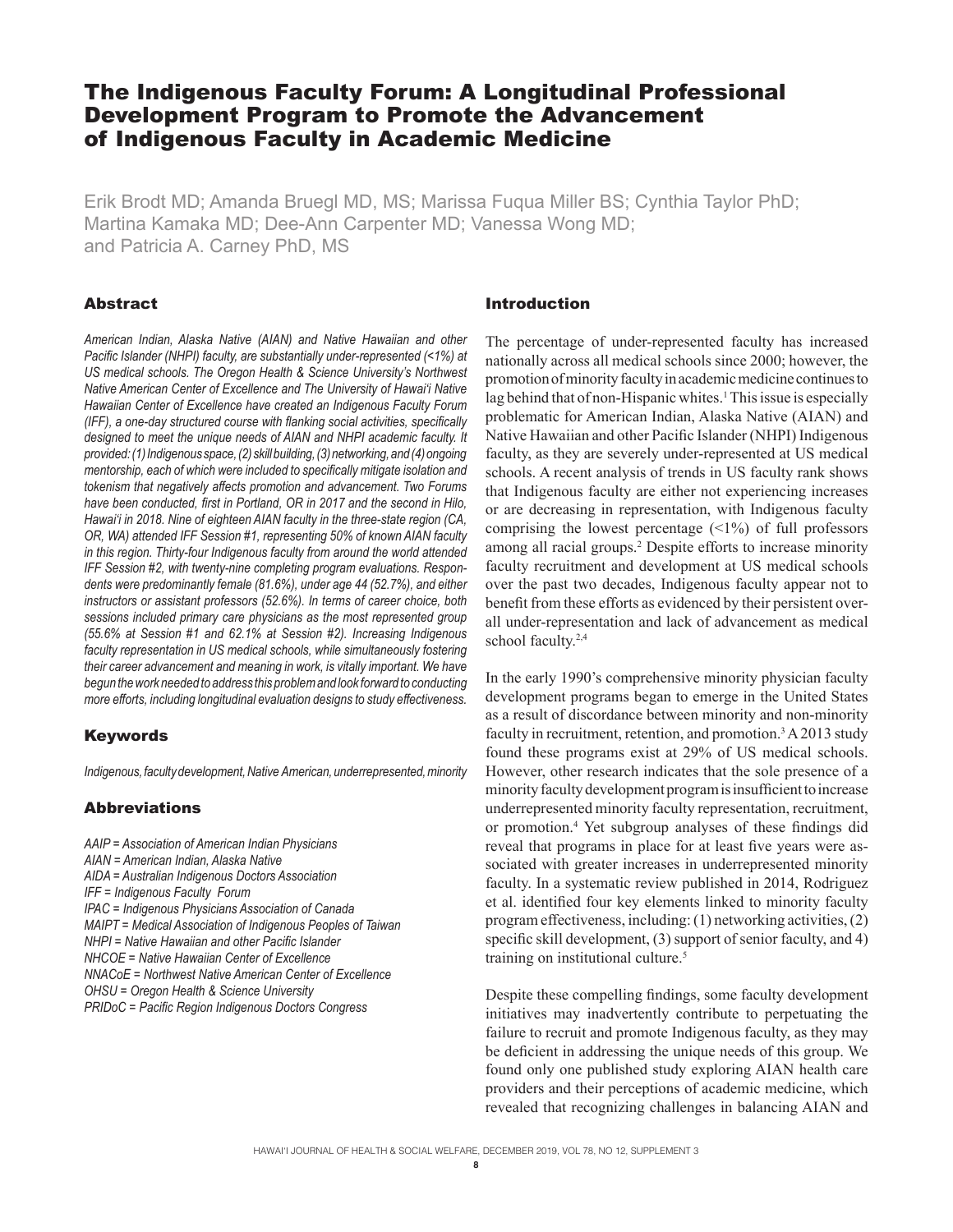academic cultures, heightening career awareness, collaborating with the Indian Health Service (IHS) on faculty recruitment strategies, and identifying concordant role models/mentors were all important features for Indigenous faculty members.<sup>6</sup> Novel, culturally-specific, professional development initiatives are needed to support AIAN and NHPI advancement in academic careers, which has the potential of further enriching the entire academic climate at US medical schools.

The Oregon Health & Science University's (OHSU) Northwest Native American Center of Excellence (NNACoE) and the University of Hawaii's Native Hawaiian Center of Excellence (NHCOE) are collaborating to deliver an annual Indigenous Faculty Forum (IFF) designed to increase the number of Indigenous faculty and foster their retention and advancement. In this paper, we describe the design and implementation of the IFF as a model for developing Indigenous faculty at US medical schools.

## Methods

### **Program Design, Implementation & Evaluation Tools**

OHSU Northwest Native American Center of Excellence (NNACoE) was launched in 2017 to increase the number of AIAN physicians and better train tomorrow's healthcare leaders in tribal health.7 NNACoE is a partnership between OHSU, Portland State University (PSU), and the 43 federally recognized tribes of the Pacific Northwest through the Northwest Portland Area Indian Health Board (NPAIHB).<sup>8</sup> NNACoE supports programs in several key areas including: (1) Tribal Engagement, (2) Outreach and Recruitment, (3) Education, and (4) Comprehensive Evaluation, which are spread across the three partner institutions in the form of six teams. NNACoE is guided by a Pathways Advisory Council comprised of Indigenous experts and leaders in AIAN medical education. The Indigenous Faculty Forum (IFF) is a key component of the education team and is NNACoE's primary effort to specifically recruit, retain, and advance AIAN and NHPI faculty.

IFF is a one-day structured CME course with flanking social activities specifically designed to meet the unique needs of junior Indigenous faculty by providing: (1) Indigenous space, (2) skill building, (3) networking, and (4) ongoing mentorship. Based on tokenism theory, "tokens" or those who represent less than 15% of a group's total, are very likely to experience a variety of difficulties in the workplace, such as feelings of unwanted heightened visibility, isolation, and limited opportunities for advancement.9 Each of these themes were addressed in the IFF specifically to mitigate isolation and tokenism. The first IFF occurred in Portland, Oregon in November, 2017 and the second IFF occurred in partnership with the University of Hawai'i Native Hawaiian Center of Excellence (NHCOE) and was held concurrently with the Pacific Region Indigenous Doctors Congress (PRIDoC) in Hilo, Hawai'i in July of 2018.

Recruitment for IFF was multifaceted due to the scarcity of Indigenous faculty and relied on personal connections, professional organizations, offices of diversity and inclusion, and social media. Faculty who identify as being American Indian and Alaska Native were included in the first forum. The initial recruitment effort identified eighteen AIAN faculty at medical schools in Washington, Oregon, and California. The most effective means of recruitment was through "word-of-mouth" and personal connections of potential participants.

Content and organizational structure of Session #1 is outlined in Appendix A. Briefly, after a traditional AIAN opening, introductory remarks were made by OHSU's Vice Provost for Diversity and Inclusion. These remarks were followed by three content-specific interactive presentations. The first presentation focused on strategic career development planning; the second addressed maintaining cultural identity within the larger institutional culture; and the third addressed building bridges with tribal clinics and communities. A focus group was held in the afternoon session and was designed to better understand the professional development needs of AIAN faculty, as well as the enablers and barriers to their career success. The focus group was followed by a program evaluation that included five questions assessing the extent to which the program enhanced participants' knowledge about topics covered during the forum and two open-ended questions about the most influential aspects of the forum and areas for improvement. The evaluation also included the 22-item Diversity Engagement Survey, which measures perceptions of institutional culture as it relates to diversity and inclusion.10 Lastly, a social gathering was held in the evening. A follow-up survey is mailed one year after each IFF to assess progress and any changes in institutional culture. This component of the project is still underway and will be described in a future manuscript. All activities were reviewed and approved by OHSU Institutional Review Board (IRB #17588).

After the success of Session #1, and after identifying persistent under-representation of AIAN faculty and the statistically significant decline in NHPI faculty, OHSU NNACoE and UH NHCOE joined efforts to offer IFF Session #2 as a pre-conference workshop of the 2018 Pacific Region Indigenous Doctors Congress (PRIDoC). Started in 2002, PRIDoC provides space for Indigenous physicians and students, researchers and health professionals from across the Pacific to gather around shared issues of well-being, to network, to discuss issues of mutual interest, and to share scientific advances and best practices as well as ancient wisdom and traditional knowledge to further the health and well-being of Indigenous communities.<sup>11</sup>

PRIDoC hosts a biannual meeting that rotates throughout the Pacific region. PRIDoC 2018 was hosted by 'Ahahui o nā Kauka (Association of Native Hawaiian Physicians). Other members of PRIDoC include Te ORA (Maori Medical Practitioner's Association), AIDA (Australian Indigenous Doctors Association), IPAC (Indigenous Physicians Association of Canada),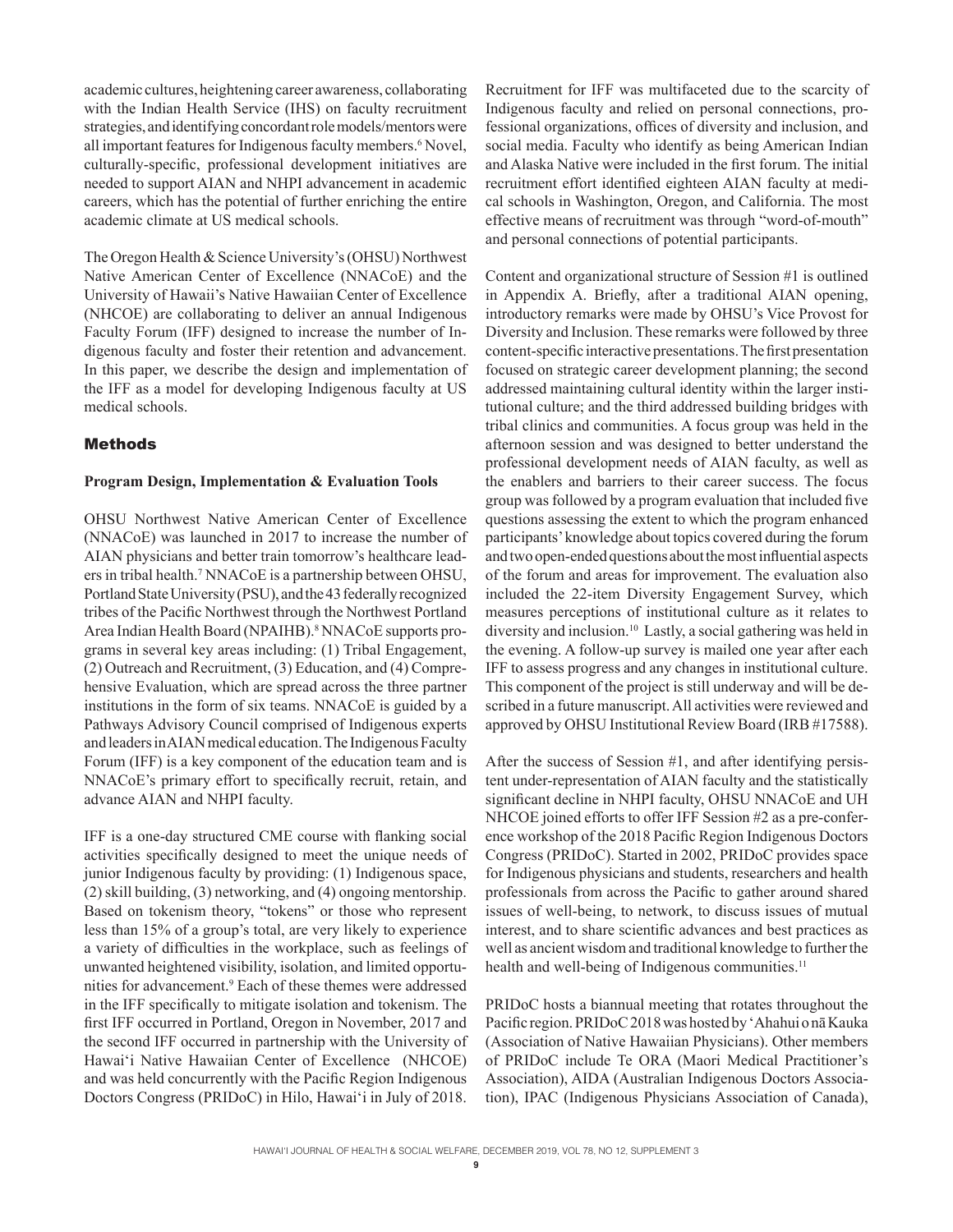and MAIPT (Medical Association of Indigenous Peoples of Taiwan). Members of the AAIP (Association of American Indian Physicians) also attend PRIDoC, however AAIP is not an official member of PRIDoC at this time. Medical education has been a common thread throughout the conferences. PRIDoC 2018 provided a perfect opportunity for the second IFF given that it would highlight collaboration between the two Indigenous COEs in the United States.

The NHCOE is part of the Department of Native Hawaiian Health at the University of Hawai'i, John A. Burns School of Medicine and 'Ahahui o nā Kauka is a partner of the NHCOE. In existence since 1999, it focuses on improving Native Hawaiian health through education, research and community initiatives that enable Native Hawaiians to successfully pursue careers in medicine and other health professions. Specific focus areas include: (1) student recruitment and training, (2) faculty and student research, (3) faculty development, (4) cultural competency training, (5) providing informational resources and (6) developing community and university partnerships.

IFF Session #2 included Indigenous faculty from the Pacific Rim representing medical schools in Australia, Canada, New Zealand, Taiwan, and the United States (continental and Hawai'i). Together NNACoE and NHCOE co-designed the forum to focus on the key areas of mentorship, networking, and skill building in an Indigenous space supportive of Indigenous expression and being. Content and organization structure of Session #2 is outlined in Appendix B. To create a safe place in the forum, an *'ohana* (family) style design was used where participants entered the building without shoes, illustrating respect and immersion into a Hawaiian place of learning. The University of Hawai'i at Hilo Hale 'Olelo (School of Hawaiian language) provided the setting for the workshop. A traditional Hawaiian opening featured a welcoming *oli* (chant) that acknowledged the ancestors, the place, and the group that was gathered for the forum. The Directors of NNACoE and NHCOE gave opening remarks, which were followed by keynote speaker Dr. Michael Painter from the Robert Wood Johnson Foundation. Thereafter came an opportunity for all present to greet and network with each other, followed by breakout sessions led by Indigenous senior faculty. The session topics centered on meaningful mentoring, strategic career planning, and bridging academic medicine with clinical work. Time was allocated for participants to discuss lessons learned from the breakout sessions with the wider group, followed by a panel on racism, unconscious bias, and microaggression in academia. The day concluded with a presentation on navigating academia and clinical practice while living Indigenous values and maintaining a focus on Indigenous health. Program evaluation similar to that for Session #1 was administered, with the five knowledge enhancement questions tailored to align with Session #2 content.

### **Data Analysis**

Descriptive statistics were used to characterize demographic and clinical practice/career information. Because small cell sizes could result in identifying participants, cell sizes less than 6 were regrouped into larger categories with descriptors for each of the groups. SPSS version 24 was used to conduct analyses.

## **Results**

NNACoE staff identified 18 AIAN faculty in the three-state region (CA, OR, WA), and 9 attended the IFF Session #1, representing 50% of all known AIAN faculty in this region. There were 34 attendees at the 2nd IFF, 29.4% were from Hawai'i, 23.5% were from the Continental US (all Native American except for 1 Pacific Islander), and the remaining participants were from Canada, New Zealand, Australia or Taiwan. Twenty-nine of the 34 attendees completed program evaluations (85.3%) revealing that participants were predominantly female, under age 44, and either instructors or assistant professors (Table 1).

Participants were asked how long in years they had been a faculty member. For participants in Session #1, seven responded (two were not faculty) with a mean number of years as a faculty member of 8.8 (range  $= 1$  year to 26 years). Among participants of Session #2, the mean number of years as a faculty member was 7.8 (range 0.25 year to 22 years) (Table 1). In terms of career choice, both sessions included primary care physicians as the highest represented group with 55.6% at Session #1 and 62.1% at Session #2 (Table 2). Sub-specialty physician participants were represented by 22.2% in Session #1 and 10.3% in Session #2 and non-physician faculty represented by 22.2% in Session #1 and 17.2% in Session #2. Because small cell sizes could result in identifying participants, Indigenous affiliations were categorized as follows: (1) American Indian/Alaska Native; (2) Canadian First Nations; (3) Native Hawaiian; (4) Other Indigenous Affiliation; and (5) No Indigenous Affiliation. Across both sessions, 31 Indigenous Affiliations were represented, with 100% of participants reporting an American Indian/ Alaska Native affiliation for Session #1. For Session #2, 24% of participants identified as American Indian/Alaska Native, 17% as Canadian First Nations, 10% as Native Hawaiian, and 45% as having an "Other" Indigenous Affiliation.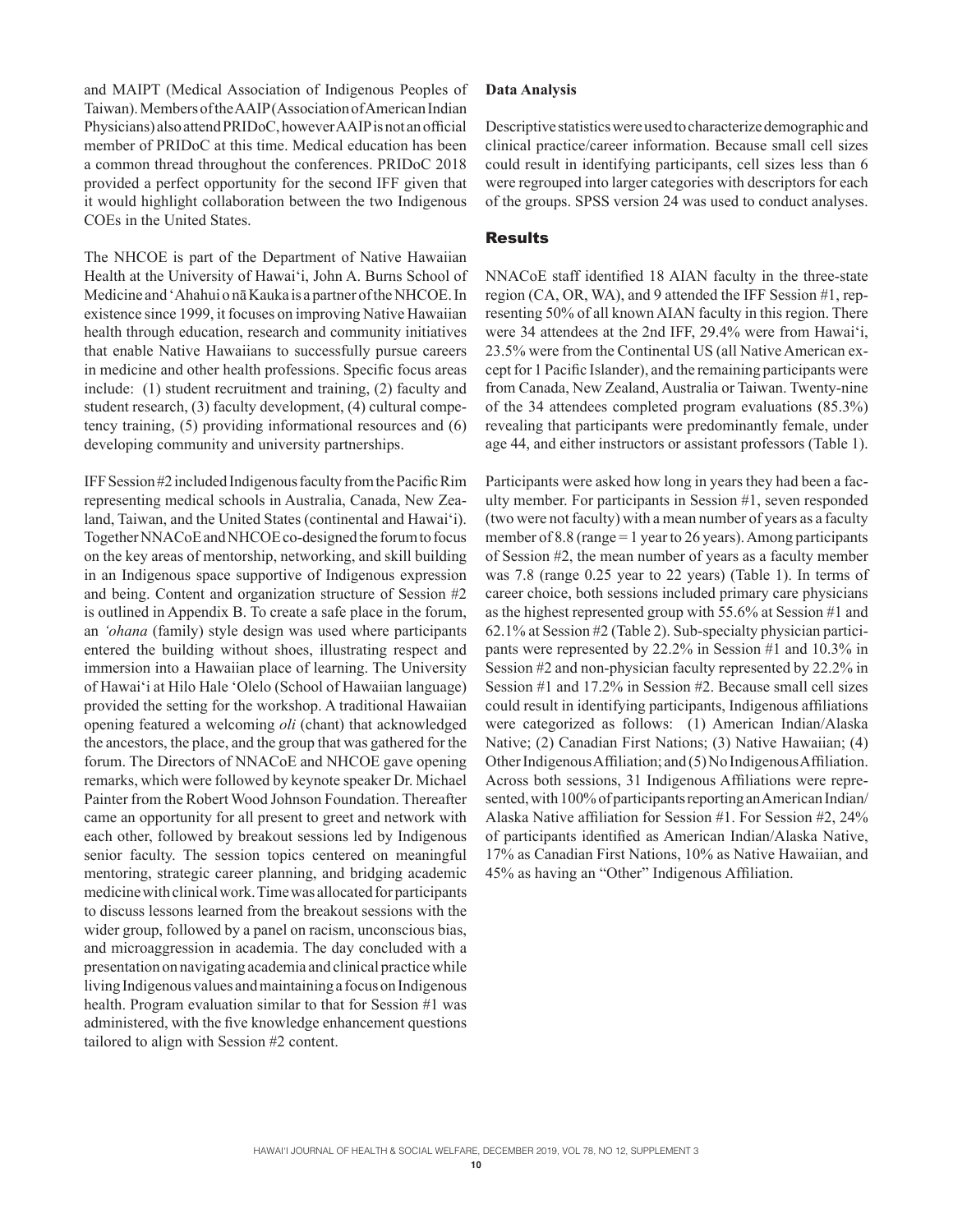| Table 1. Demographic Information for Attendees of the Indigenous Faculty Forum Session #1 and #2 |                                       |                           |                          |                           |                        |                           |
|--------------------------------------------------------------------------------------------------|---------------------------------------|---------------------------|--------------------------|---------------------------|------------------------|---------------------------|
|                                                                                                  | <b>Attendees Combined</b><br>$n = 38$ |                           | Session #1<br>$n = 9$    |                           | Session #2<br>$n = 29$ |                           |
|                                                                                                  | n                                     | $\frac{0}{0}$             | n                        | $\frac{0}{0}$             | n                      | $\frac{0}{0}$             |
| Gender                                                                                           |                                       |                           |                          |                           |                        |                           |
| Female                                                                                           | 31                                    | 81.6                      | 8                        | 88.9                      | 23                     | 79.3                      |
| Male                                                                                             | $\overline{7}$                        | 18.4                      | 1                        | 11.1                      | 6                      | 20.7                      |
| Age                                                                                              |                                       |                           |                          |                           |                        |                           |
| $25 - 34$                                                                                        | 5                                     | 13.2                      | $\overline{\phantom{a}}$ | $\overline{\phantom{a}}$  | 5                      | 17.2                      |
| $35 - 44$                                                                                        | 15                                    | 39.5                      | 6                        | 66.7                      | 9                      | 31.0                      |
| $45 - 54$                                                                                        | 8                                     | 21.1                      | $\overline{2}$           | 22.2                      | 6                      | 20.7                      |
| Older than 54                                                                                    | 8                                     | 21.1                      | $\mathbf{1}$             | 11.1                      | $\overline{7}$         | 24.1                      |
| Missing                                                                                          | $\overline{2}$                        | 5.3                       | $\overline{\phantom{a}}$ | $\overline{\phantom{a}}$  | $\overline{2}$         | 6.9                       |
| <b>Faculty Rank</b>                                                                              |                                       |                           |                          |                           |                        |                           |
| Junior Faculty                                                                                   | 20                                    | 52.6                      | 4                        | 44.4                      | 16                     | 55.2                      |
| Associate Professor                                                                              | $\overline{7}$                        | 18.4                      | 3                        | 33.3                      | 4                      | 13.8                      |
| Professor                                                                                        | 3                                     | 7.9                       | $\overline{\phantom{a}}$ | $\overline{\phantom{a}}$  | 3                      | 10.3                      |
| Other*                                                                                           | 8                                     | 21.1                      | $\overline{2}$           | 22.2                      | 6                      | 20.7                      |
|                                                                                                  | Mean (Range)                          | <b>Standard Deviation</b> | Mean (Range)             | <b>Standard Deviation</b> | Mean (Range)           | <b>Standard Deviation</b> |
| Years as Faculty Member                                                                          | 8.55 (0.25-26)                        | 7.12                      | $8.8(1-26)$              | 6.8                       | 7.8 (0.25-22)          | 8.9                       |

\*For Sessions #1 and #2 "Other" includes non-faculty attendees

| Table 2. Primary Specialty Groups According to Program Session |                   |               |                      |      |
|----------------------------------------------------------------|-------------------|---------------|----------------------|------|
|                                                                | Session #1<br>n=9 |               | Session #2<br>$n=29$ |      |
|                                                                | n                 | $\frac{0}{0}$ | n                    | $\%$ |
| <b>Primary Career Group</b>                                    |                   |               |                      |      |
| Physicians                                                     | რ                 |               | 22                   |      |
| <b>Primary Care</b>                                            |                   | 55.6          | 18                   | 62.1 |
| Sub-Specialty                                                  |                   | 22.2          | 3                    | 10.3 |
| Other                                                          |                   |               |                      |      |
| Non-Physicians                                                 |                   |               |                      |      |
| Faculty from Other Disciplines                                 |                   | 22.2          | 5                    | 17.2 |

| Table 3. Participants' Indigenous Affiliation According to Program Session Attended |                   |      |                      |    |
|-------------------------------------------------------------------------------------|-------------------|------|----------------------|----|
|                                                                                     | Session #1<br>n=9 |      | Session #2<br>$n=29$ |    |
|                                                                                     | n                 | $\%$ | n                    | %  |
| <b>Indigenous Affiliation</b>                                                       |                   |      |                      |    |
| American Indian/Alaska Native                                                       |                   | 100  |                      | 24 |
| <b>Canadian First Nations</b>                                                       |                   |      |                      |    |
| Native Hawaiian                                                                     |                   |      |                      | 10 |
| Other Indigenous Affiliation                                                        |                   |      | 13                   | 45 |
| No Indigenous Affiliation                                                           |                   |      |                      |    |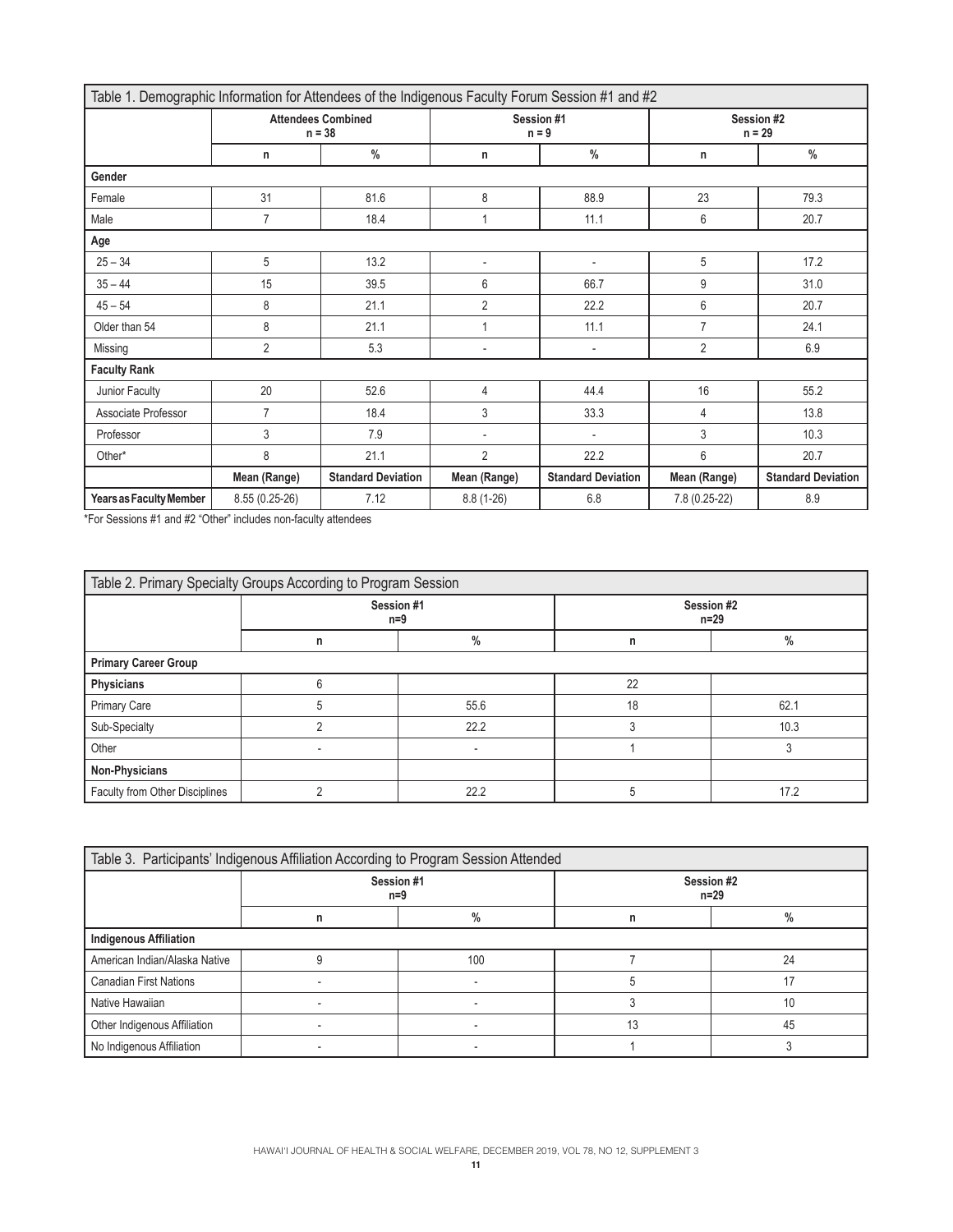## **Discussion**

This paper fills an important gap in existing literature in its description of a novel faculty development program designed to meet the unique needs of Indigenous faculty in academic medicine toward fostering their retention and professional advancement. Regrettably, in 2016 there were fewer than 20 Indigenous faculty at the full professor rank at all US medical schools, and to our knowledge, there has yet to be an Indigenous Dean. For the Indigenous junior faculty currently in academia, an abysmal gap in cultural mentorship exists which, if present, could foster greater success in academic career pathways.<sup>2</sup> The role of mentorship is widely recognized as influencing complex academic faculty career pathways; however, minority faculty have minimal access to ethnically and racially concordant senior faculty mentors. This limitation has been reported as a barrier to advancement among minority physician residents pursuing academic careers.12

Importantly, under-represented minority US medical school graduates pursuing non-clinical career tracks report intention to work with underserved populations that is twice the rate of other minorities and non-Hispanic Whites.13 Failure to foster the academic career pathways of Indigenous faculty may further contribute to the disparities seen in the inclusion of minorities in to research and education initiatives. Indigenous representation is so miniscule in academia that these important voices are vacant from both the academic culture and the literature that describes minority faculty development programs and their related outcomes.

The IFF includes features that created a space safe for Indigenous faculty to freely exist without repressing their full "self," where it is safe to express one's culture and identity without repression. The forum also succeeded in building an informal network among Indigenous faculty, with just a few degrees of separation, among AIAN, NHPI and other Indigenous faculty around the world, creating a foundation upon which to develop their skills and advance their careers.

Session #1 represented a pilot program and we were able to attract 50% of known Indigenous medical school faculty from California, Oregon, and Washington. An important success of the IFF Session #2 was that it was held concurrently with PRIDoC, which resulted in convening a large number and concentration of Indigenous medical school faculty at a single conference. This is important, given that Indigenous faculty (all Indigenous groups combined) represent far less than 1% (0.29%) of all US medical school faculty, with the percentage of AIAN faculty trending flat between 2014 to 2015 at 0.11%, and decreasing from 0.25% to 0.18% for NHPI faculty.<sup>2</sup> These findings suggest that Indigenous faculty may not be receiving or benefitting from existing faculty development programs.<sup>4,12</sup>

This work is in its early stages. NNACoE is currently planning to continue the IFF through the duration of our current 5-year funding period. After three iterations that include completion of the corresponding follow-up survey, we will know more about the impact of the forum on the advancement of participants in terms of promotion as well as changes in the culture at their institutions regarding diversity and engagement. We are actively planning for IFF Session #3 to be hosted in Portland, OR and have begun early discussions to co-host IFF Session #4 concurrently with PRIDoC in 2020. We will continue to explore funding opportunities and make programmatic improvements based upon our evaluations, which may involve increasing both the intensity and frequency of forum activities and more formalization of the mentoring process.

Limitations of this work include that the IFF experience is less frequent and less intensive than is likely needed to be optimally effective. However, the time commitment for participants is minimal, which makes it feasible for busy clinical and nonclinical faculty to attend. Future research should examine which elements are most effective, which will require a more in-depth evaluation than is currently being conducted. For example, it will be important to determine if participation in the IFF contributes to faculty success in terms of recruitment, retention, and academic advancement, which would require a randomized controlled or cross-over study design. Another limitation is that we are currently unable to report robust outcomes as the oneyear follow-up data are not yet available. We do plan to report those data when they are available.

In conclusion, it is vitally important to increase Indigenous faculty representation in US medical schools while simultaneously fostering career advancement and meaning in work. General minority faculty development programs may not be the most effective for AIAN and NHPI faculty. We have begun the work needed to attend to this problem and look forward to conducting more efforts, including rigorous evaluation designs to study long term effectiveness.

## Conflict of Interest

None of the authors identify a conflict of interest.

## Acknowledgements

This work was supported by the Northwest Native American Center of Excellence (NNACoE) and Native Hawaiian Center of Excellence (NHCOE), funded by the Health Resources and Services Administration, Bureau of Health Workforce under grant numbers D34HP31026 for NNACoE and D3HP16044 for NHCOE.

Authors' Affiliations:

- John A. Burns School of Medicine, University of Hawai'i, Honolulu, HI (MK, DC, VW)

<sup>-</sup> Oregon Health & Science University, Portland, OR (EB, AB, MFM, CT, PAC)